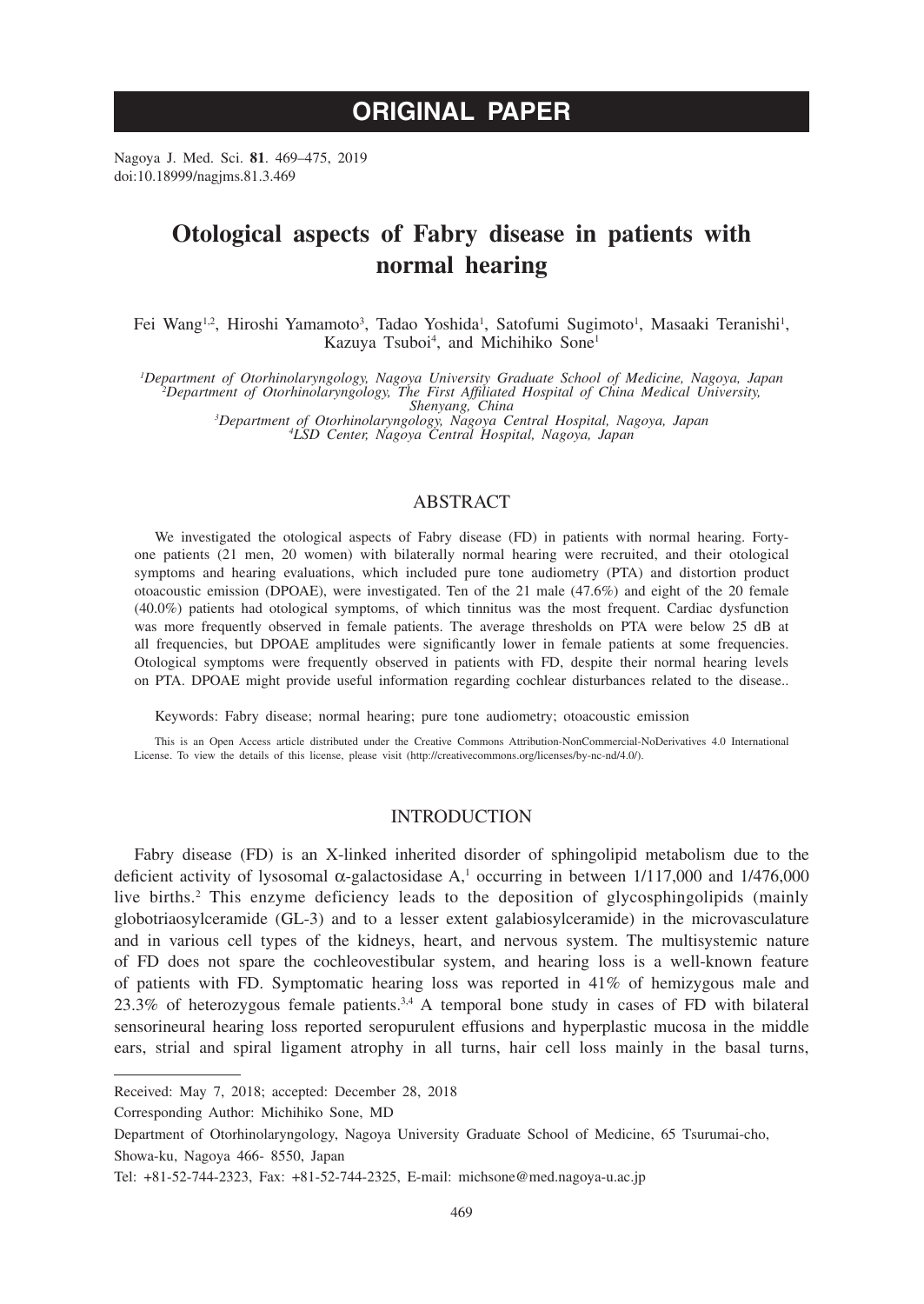and reduced numbers of spiral ganglion cells in the cochlea.<sup>5</sup> Similar findings were reported in alpha-galactosidase A-deficient mice as a model of FD.6

There is a high incidence of inner ear involvement in FD, both in hemizygous male and heterozygous female patients,<sup>7</sup> but there are very few reports concerning the inner ear disturbances in an early stage before hearing deterioration, including otological symptoms. Distortion product otoacoustic emission (DPOAE) reflects an amplifier function of cochlear outer hair cells.8,9 DPOAE is a non-invasive and objective method that has great frequency specificity with high reliability above 1000 Hz.<sup>10</sup> This study was designed to investigate the otological aspects of FD in patients with normal hearing.

## MATERIAL AND METHODS

A questionnaire about otological symptoms and auditory examinations for all patients with FD were administered as part of a medical screening test, and 45 patients (23 men, 22 women) referred to our department were included in the present study. Two male and one female patient with unilateral sensorineural deafness and one female patient with insufficient audiological data were excluded. Thus, the analysis included 42 ears of male and 40 ears of female patients. The diagnosis of FD was based on enzymatic assay of  $\alpha$ -galactosidase and  $\alpha$ -galactosidase gene sequencing. The patients' otological symptoms and other complications were documented from medical interviews and clinical charts.

Pure-tone audiometry (PTA) was performed using a diagnostic audiometer (AA-78; RION, Tokyo, Japan) in a soundproof room. Air conduction and bone conduction audiometric measurement thresholds were calculated for each ear at 250, 500, 1000, 2000, 4000, and 8000 kHz with a 5-dB step method. As a pre-selection criterion, normal hearing ears were defined as having normal eardrums, type A tympanograms, and normal audiograms (25 dB or better for 250, 500, 1000, 2000, 4000, and 8000 Hz). DPOAEs were measured using an analyzer (ILO292; RION, Tokyo, Japan). Stimuli consisted of two pure tones (f1 and f2, f2/f1=1.22) presented simultaneously with the lower frequency stimulus at 65 dB and the higher frequency at 55 dB SPL. The total duration of measurements per ear was 3 min. During measurements, noise floors were  $-10\pm5$  dB. DPOAEs were considered present when the signal-to-noise ratio (SNR) at each measured frequency was at least 3 dB.11

Statistical analyses were conducted using the Statistical Package for the Social Sciences 25.0 (SPSS) version for Windows. Descriptive statistics are expressed as means and standard deviation, and DPOAE amplitudes were compared between male and female patients. The statistical analysis was performed with 41 composite values of each group, using two independent samples t-test and the Mann-Whitney U test. Results with p values < 0.05 were considered significant.

All study protocols were approved by the ethics review committee of Nagoya Central Hospital, Nagoya, Japan

#### **RESULTS**

#### *Patients*

A total of 82 ears from 41 patients (21 men ranging from 11 to 54 years old, and 20 women ranging from 23 to 69 years old) were included. The mean age of the female patients was higher (47.8 years) than of the male patients (31.3 years).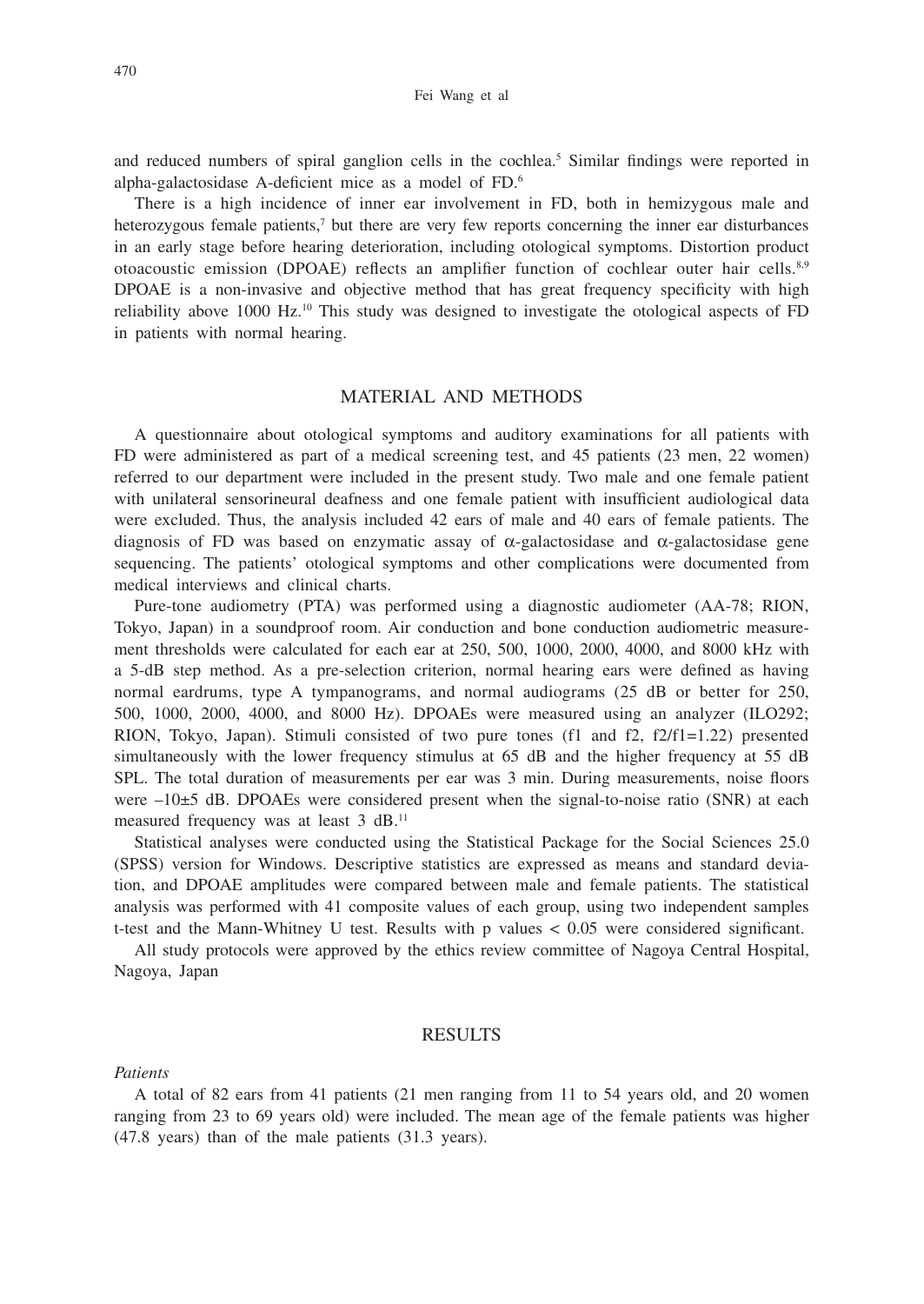#### *Otological symptoms*

Table 1 shows the subjects' otological symptoms, which included complaints of tinnitus, vertigo, and dizziness. Ten of the 21 male  $(47.6\%)$  and eight of the 20 female  $(40.0\%)$  patients had otological symptoms. The incidence of otological symptoms was similar in male and female patients. The incidence of tinnitus was higher than that of any other otological symptom.

|                                   | <b>Male</b> | Female | Total |  |
|-----------------------------------|-------------|--------|-------|--|
| Otological symptoms               |             |        |       |  |
| <b>Tinnitus</b>                   |             |        | IO.   |  |
| Vertigo or dizziness              |             |        |       |  |
| Tinnitus and vertigo or dizziness |             |        |       |  |

**Table 1** Otological symptoms of the patients with Fabry disease

#### *Other complications*

Table 2 shows other complications related to FD. Kidney function was evaluated by measuring serum creatinine (SCr), which was classified as dysfunctional at  $>0.8$  mg/dL, and cardiac function was evaluated by brain natriuretic peptide (BNP), which was classified as dysfunctional at >19.5 pg/mL. Eight of 21 male patients had complications, and five of them had only cardiac dysfunction. Three of 21 male patients had kidney dysfunction, and two of them had cardiac dysfunction. Fourteen of 20 female patients had cardiac dysfunction, but there were no other dysfunctions. The incidence of cardiac dysfunction was higher in female than in male patients.

Table 2 Other complications related to Fabry disease

|                                | Male | <b>Female</b> | Total |
|--------------------------------|------|---------------|-------|
| <b>Complications</b>           |      |               |       |
| Cardiac dysfunction            |      |               |       |
| Kidney dysfunction             |      |               |       |
| Cardiac and kidney dysfunction |      |               |       |

### *PTA and DPOAE amplitude values (DP-gram)*

The paired data from left and right ears were combined into composite values using the average PTA and DPOAE amplitude values, resulting in 21 composite values for male patients and 20 composite values for female patients. Figure 1 shows the average and air-conduction hearing thresholds at six frequencies in male and female patients. The average thresholds of all frequencies were below 25 dB in male and female patients. Figure 2 shows the average and standard deviation of the DPOAE amplitude values at six frequencies. Both male and female patients had decreased DPOAE amplitudes at higher frequencies. At 2002 Hz, there were significant differences (P<0.05) between male and female patients.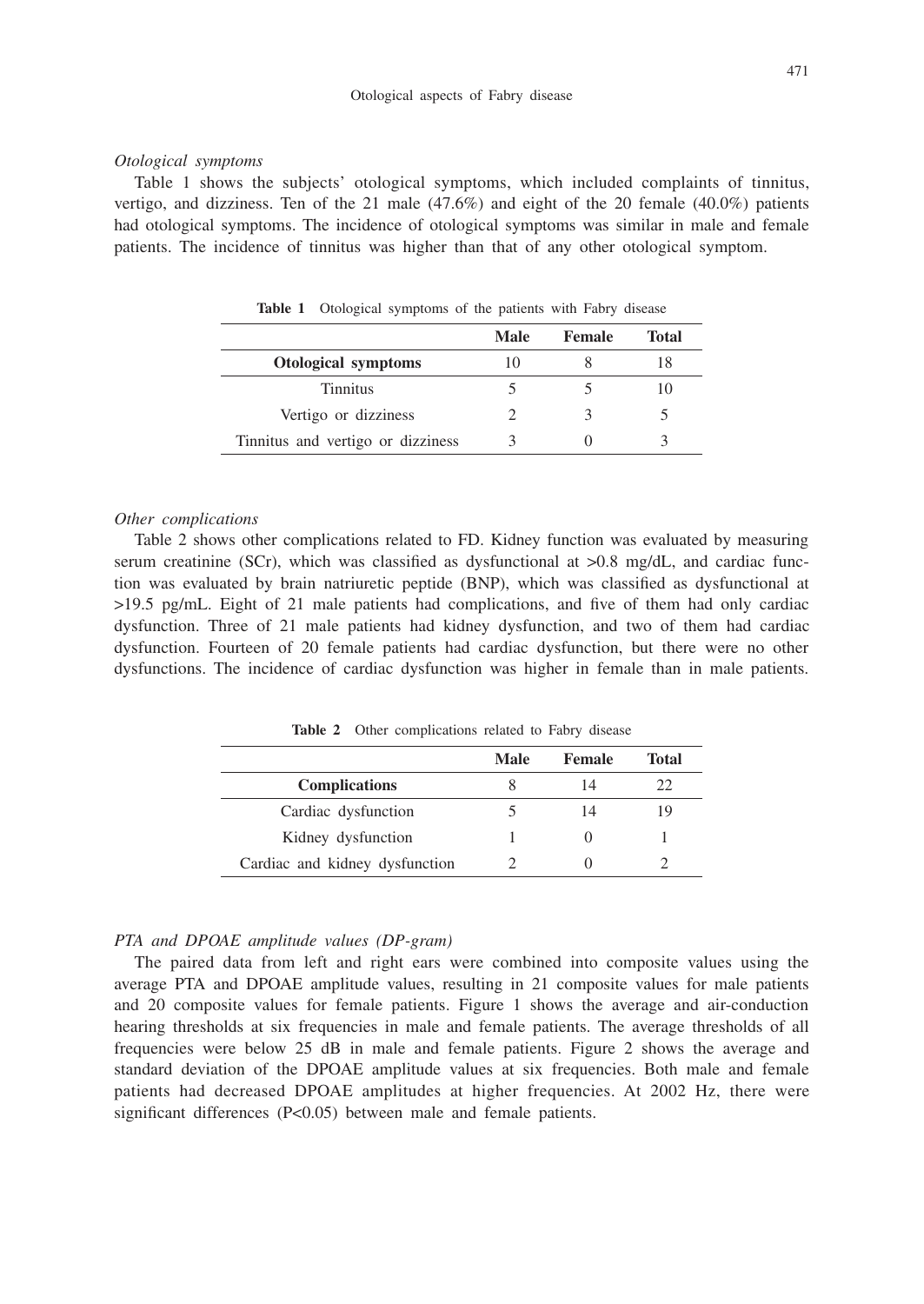

Fig. 1 The mean thresholds at six frequencies in male and female patients The average thresholds of all frequencies were below 25 dB in male and female patients.





Both male and female patients had decreased DPOAE amplitudes at higher frequencies, and there were significant differences between male and female patients at 2002 Hz (P<0.05).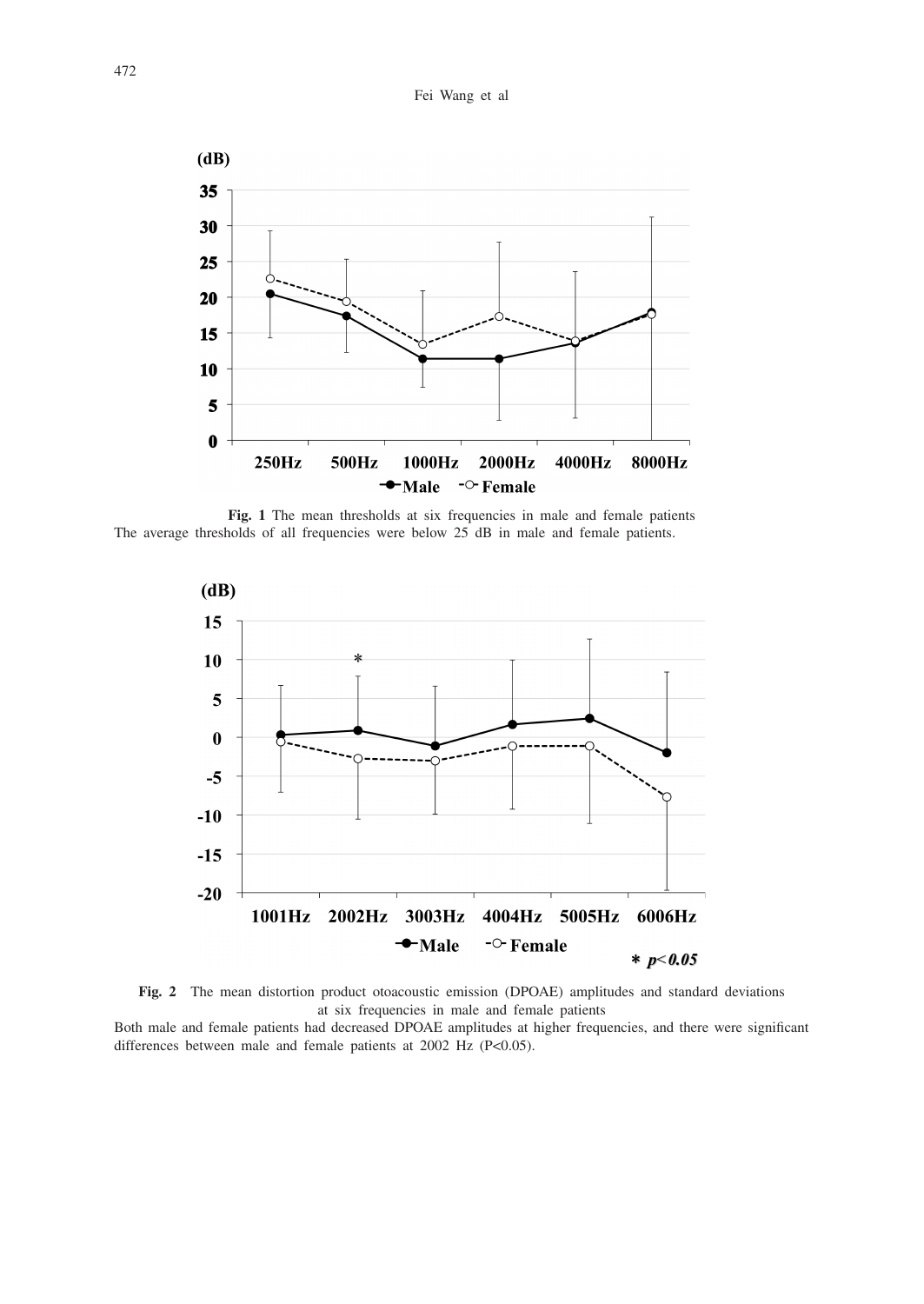

**Fig. 3** The rate of distortion product otoacoustic emission (DPOAE) responses at six frequencies in male and female patients

The DPOAE was low at frequencies of 1001 Hz and 6006 Hz in both male and female patients, and the rate was higher in male than female patients at all frequencies except for 1001 Hz.

#### *Presence of DPOAE*

Figure 3 shows the rate of DPOAE at all tested frequencies according to the SNR. The rate of DPOAE was low at frequencies of 1001 Hz and 6006 Hz in both male and female patients, and the rate was higher in male than in female patients at all frequencies except for 1001 Hz.

#### DISCUSSION

Hearing loss is a well-known feature of FD, and other otological symptoms, including tinnitus, fullness, vertigo, and dizziness, have been reported. Sakurai et al reported that 66.7% of male and  $33.3\%$  of female FD patients with normal hearing had tinnitus.<sup>12</sup> The present study also showed a high incidence of otological symptoms in FD patients with normal hearing, with tinnitus being the most frequent. Tinnitus and vertigo or dizziness might suggest cochlear or vestibular disturbances, which would suggest different mechanisms of damage of the cochlea and vestibule.<sup>7</sup>

A recent study reported that renal and cardiac impairments could influence the severity of hearing loss,<sup>13</sup> and another study showed that hearing loss was strongly correlated with renal impairment.14 Lysosomal storage could trigger a similar mechanism with the epithelial cells of the kidney and the outer hair cells representing a key target site of pathology.<sup>15</sup> In the present study, kidney dysfunction was observed in three male patients with normal hearing. Cardiac dysfunction was observed in male patients, but its incidence was high in female patients. Hearing loss and left ventricular hypertrophy could involve different pathological mechanisms.<sup>14</sup>

DPOAEs could be used to monitor the progression of cochlear disturbances during the early stages of hearing impairment. When DPOAEs are present and normal in amplitude and configuration, their presence indicates that the cochlear amplifier is functioning normally.<sup>11</sup> In the present study, DPOAE amplitude was decreased in both male and female patients, although thresholds on PTA were in the normal ranges. The DP-grams may be predictive of a substantial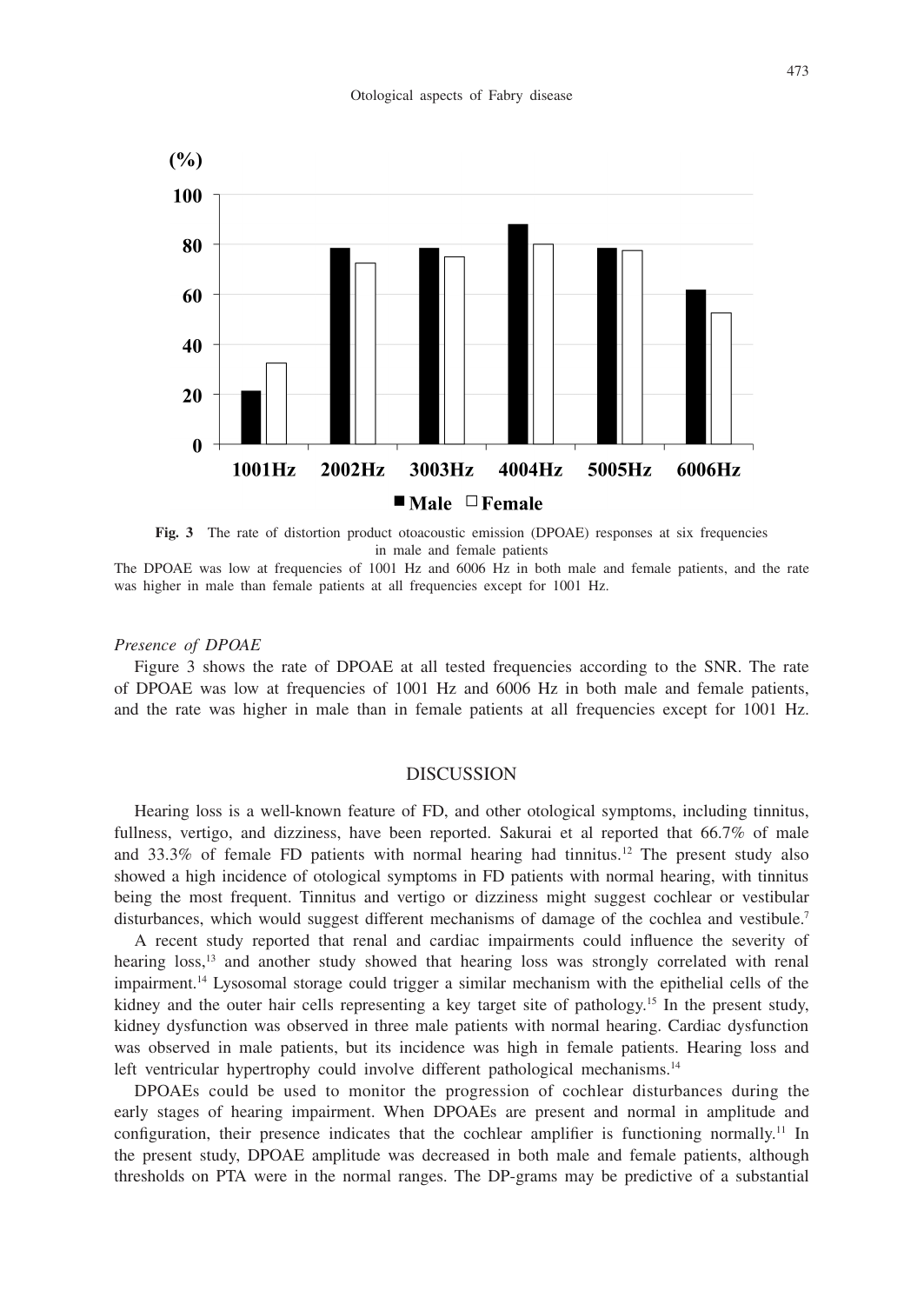threshold shift for a given frequency before a measurable sensitivity loss.<sup>16</sup> In the present study, DPOAE amplitude was significantly different at frequencies of 2002 Hz between male and female patients, and the SNRs were lower at 1001 Hz and 6006 Hz. These data suggest that cochlear dysfunction may have occurred early, before hearing deterioration detected on PTA. The exact pathophysiologic mechanism of the cochlear involvement deserves further studies.

The limitation of the present study was the small number of patients included, which could have led to selection bias because of the incidence of the otological symptoms and the comparison between male and female patients. In order to establish strong evidence, we are planning to increase the number of patients with FD for an age-sex matched comparison in the future. There were no data for DPOAEs in age-matched normal subjects. The mean age was higher in female than in male patients, which might influence the data for PTA and DPOAE, though the incidence of otological symptoms was similar between them.

Enzyme replacement therapy may provide some protection for the inner ear epithelium, which would be observed as stabilization of hearing loss.<sup>17</sup> DPOAE can detect the function of outer hair cells, indirectly reflecting cochlear functional status. Evaluation of DPOAE in patients with FD before and after enzyme replacement therapy might provide useful information regarding cochlear function.

## **CONCLUSIONS**

Patients with FD had a high incidence of otological symptoms, though their hearing levels were normal. In such patients, DPOAE might be a useful tool for monitoring cochlear disturbances.

#### DISCLOSURE

No financial disclosure and no conflict of interest.

#### **REFERENCES**

- 1. Nagueh SF. Fabry disease. *Heart*. 2003;89:819–820.
- 2. Meikle PJ, Hopwood JJ, Clague AE, Carey WF. Prevalence of lysosomal storage disorders. *JAMA*. 1999;281:249–245.
- 3. MacDermot KD, Holmes A, Miners AH. Anderson-Fabry disease: clinical manifestations and impact of disease in a cohort of 60 obligate carrier females. *J Med Genet*. 2001;38:769–775.
- 4. MacDermot KD, Holmes A, Miners AH. Anderson-Fabry disease: clinical manifestations and impact of disease in a cohort of 98 hemizygous males. *J Med Genet*. 2001;38:750–760.
- 5. Schachern PA, Shea DA, Paparella MM, Yoon TH. Otologic histopathology of Fabry's disease. *Ann Otol Rhinol Laryngol*. 1989;98:359–363.
- 6. Sakurai Y, Suzuki R, Yoshida R, et al. Inner ear pathology of alpha-galactosidase A deficient mice, a model of Fabry disease. *Auris Nasus Larynx*. 2010;37:274–280.
- 7. G Conti, B Sergi. Auditory and vestibular findings in Fabry disease: a study of hemizygous males and heterozygous females. *Acta Paediatr Suppl*. 2003;443:33–37.
- 8. Harris FP. Distortion-product otoacoustic emissions in humans with high frequency sensorineural hearing loss. *J Speech Hear Res*. 1990;33:594–600.
- 9. Kemp DT, Ryan S, Bray P. A guide to the effective use of otoacoustic emissions. *Ear Hear*. 1990;11:93–105.
- 10. Shiomi Y, Tsuji J, Naito Y, Fujiki N, Yamamoto N. Characteristics of DPOAE audiogram in tinnitus patients. *Hear Res*. 1997;108:83–88.
- 11. Abdala C, Visser-Dumont L. Distortion product otoacoustic emissions: a tool for hearing assessment and scientific study. *Volta Rev*. 2001;103:281–302.